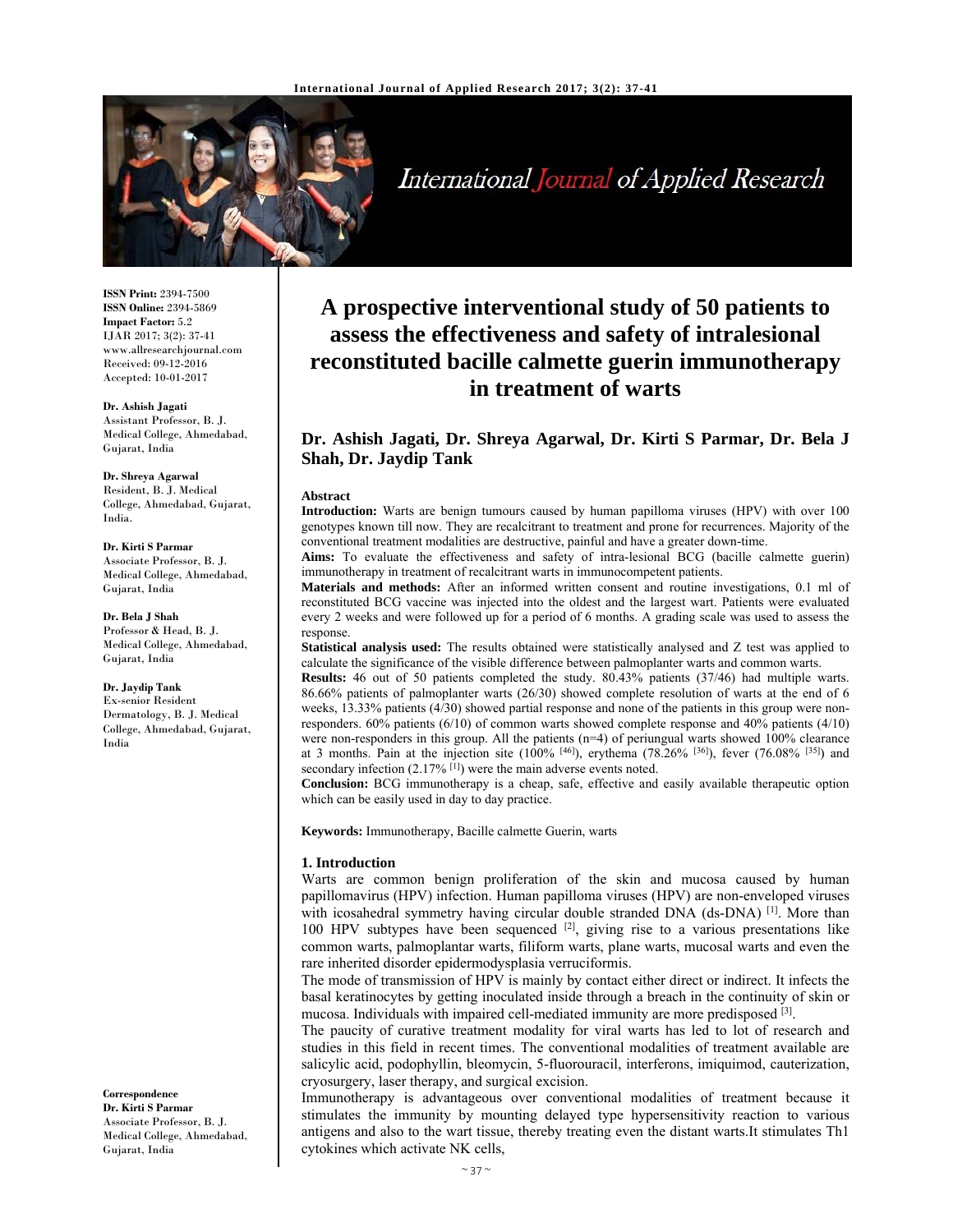macrophages and B- and T-lymphocytes leading to resolution of warts [4]. This study aimed to evaluate the effectiveness and safety of intra-lesional Bacille Calmette Guerin(BCG) immunotherapy in treatment of recalcitrant warts in immunocompetent patients.

**2. Materials and methods:** A prospective open labelled study comprising of 50 patients in the age group 18-65 years with different types of warts (excluding genital and verruca plana) was conducted in the department of dermatology after taking institutional ethics committee clearance. Exclusion criteria included pregnant, lactating, immunosuppressed patients, patients with ulcerated or inflamed warts, verruca plana and patients having genital and facial warts.

Patients were fully assessed to rule out any other infectious conditions before therapy and were enrolled. The target wart (oldest and the largest wart) was injected using a built-in needle insulin syringe intralesionally with 0.1 ml of reconstituted BCG. The patients were closely evaluated clinically and photographically every 2 weeks for percentage reduction in the size and number of warts, any immediate or late adverse effects or recurrence. Patients were followed up for a period of 6 months. Resolution of warts within a period of 3 months after procedure was considered successful. Response was graded as follows:

- *Responders*: ≥25 % reduction in size within a period of 12 weeks
- Completeresponders-100% clearance of warts within a period of 12 weeks
- Partial responders
- A.75-99%
- B.50-74%
- C.25-49%

 *Non-responders*:< 25% reduction in size at 12 weeks The results obtained were statistically analysed and Z test was applied to calculate the significance of the visible difference between palmoplanter warts and common warts.

**3. Results:** Forty six out of fifty patients completed the study with a mean age of  $23.70 +/- 8.43$  years and male to female ratio of 1.5:1. 80.43% patients (37/46) had multiple warts. 86.66% patients of palmoplanter warts (26/30) showed complete resolution of warts at the end of 6 weeks, 13.33% patients (4/30) showed partial response and none of the patients in this group were non-responders. 60% patients (6/10) of common warts showed complete response and 40% patients (4/10) were non-responders in this group. Z value was 0.47 suggesting that visible difference in the effect of BCG in these two groups was not significant. All the patients (n=4) of periungual warts showed 100% clearance at 3 months. Only 2.1% patients of common wart  $(1/46)$  came with recurrence at the end of  $5<sup>th</sup>$  month. [Table 1]. The mean duration to achieve complete response after a single intralesional BCG injection was 6.14 +/- 2.03 weeks.The treatment was well tolerated. Pain at the injection site (100% [46]), erythema (78.26% [36]), fever (76.08% [35]) and secondary infection  $(2.17\%$  [1]) were the main adverse events noted.

|--|--|

|                           |                         | Non responders         |              |            |              |                   |
|---------------------------|-------------------------|------------------------|--------------|------------|--------------|-------------------|
|                           | Complete response group | Partial response group |              |            |              | No response group |
|                           | 100%                    | $A(75-99\%)$           | $B(50-74\%)$ | $C(25-49%$ | Total        | <25%              |
| PPW(30)                   | 26                      |                        |              |            |              |                   |
| CW(12)                    |                         |                        |              |            |              |                   |
| PW(4)                     |                         |                        |              |            |              |                   |
| Total No of patients (46) | 36 (78.26%)             | $3(6.52\%)$            | (2.17%)      | 2(4.35%)   | $42(91.3\%)$ | $4(8.70\%)$       |
| Recurrences               |                         |                        |              | 1-CW       | $(2.1\%)$    |                   |

PPW-Palmo plantar warts, CW- Common warts, PW-Periungual warts, #Z value = 0.47



**Fig 1:** A-Pre-treatment B-Complete resolution after 2 months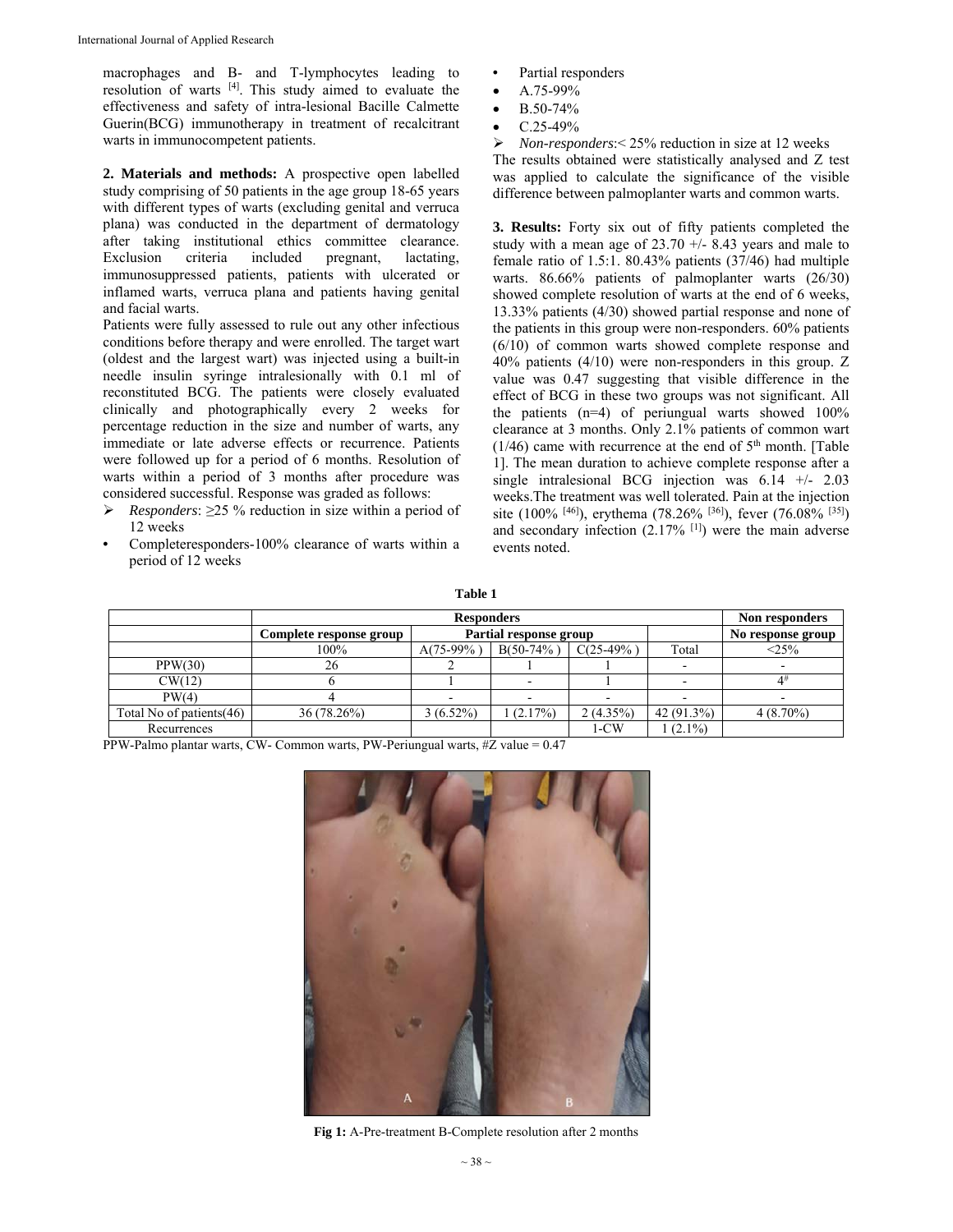

**Fig 2:** A- Pre-treatment B-After 6 weeks



**Fig 3:** A- Pre-treatment B- After 5 weeks



**Fig 4:** A- Pre-treatment B- Complete clearance of periungual warts after 4 weeks



**Fig 5:** A- Pre-treatment B- Complete resolution of planter warts after 6 weeks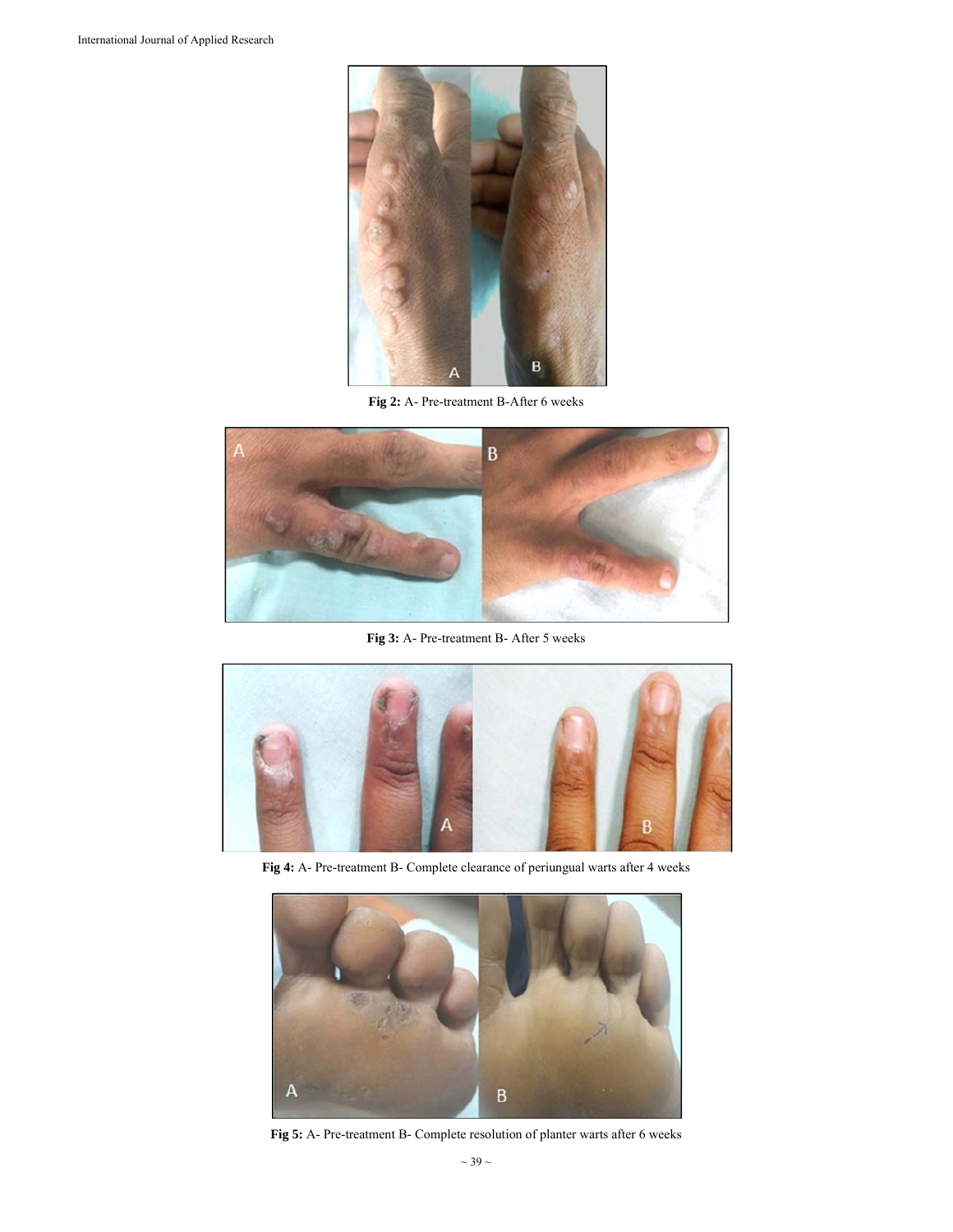

**Fig 6:** A- Pre-treatment B-After 5 weeks



Fig 7: A- Pre-treatment B- After 7 weeks

## **4. Conclusion**

The reconstituted BCG immunotherapy is a cheap, safe, effective and easily available therapeutic option which can easily accommodated in day to day practice.

## **5. Discussion**

Plethora of therapies including CO2 fractional laser is available to us, but treatment of warts still remains challenging for a subset of patients. Still no single therapeutic option is completely successful in treating warts and preventing recurrences.

This study was conducted to study and evaluate the safety and efficacy of intralesional BCG vaccine in patients of multiple warts. Our study showed excellent therapeutic response in 78.26% patients and partial response in 13.04% patients after a mean duration of  $6.14 +/- 2.03$  weeks with minimal side effects. Only one patient came with recurrence of warts after 5 months.

Various immunotherapies like diphenylcyclopropenone (DCP), squaric acid dibutyl ester (SADBE), imiquimod, interferon alpha and gamma (IFN-gamma), skin test antigens like Candida, mumps, trichophyton and tuberculin, vaccines like Bacillus Calmette-Guérin (BCG) vaccine [6], mumps measles rubella vaccine [4], Mycobacterium w vaccine and autologous vaccine have been tried by different study groups with varying results.

DCP and SADBE have side-effects like allergic contact dermatitis, urticarial reactions and pigmentary disturbances. So, they are not used much. Autologous vaccine therapy is limited by the malignant potential of the virus.

BCG vaccine is a live attenuated vaccine derived from Mycobacterium bovis and is well known for its prophylactic effect against tuberculosis. It stimulates the delayed type hypersensitivity reaction and increases the recruitment of various immune cells like NK cells, macrophages, lymphocytes resulting in resolution of viral warts.

In a study by Mohammed Z. Kenawi *et al* [5], 39.3% patients showed complete clearance after third session of intralesional BCG. Similarly, Sharquie et al [6]. used BCG vaccine for treatment of warts and found that 40% achieved complete response after the third session.

According to the study by Saini *et al* [7], intralesional MMR vaccine was used and complete therapeutic response was seen in 46.5% patients with a 2.41  $\pm$  0.68 mean number of intralesional injections and the mean duration of  $7.15 \pm 2.07$ weeks.

A study done by Horn *et al* [8]. Using intralesional injection of Candida, mumps, or trichophyton skin test antigens showed good clearance rates (54%) and distant response rates in subjects receiving antigen. They compared the efficacy of skin test antigens (mumps, candida, and trichophytin), IFN  $\alpha$ -2b and placebo injection in a randomized controlled trial. More than 75% clinical